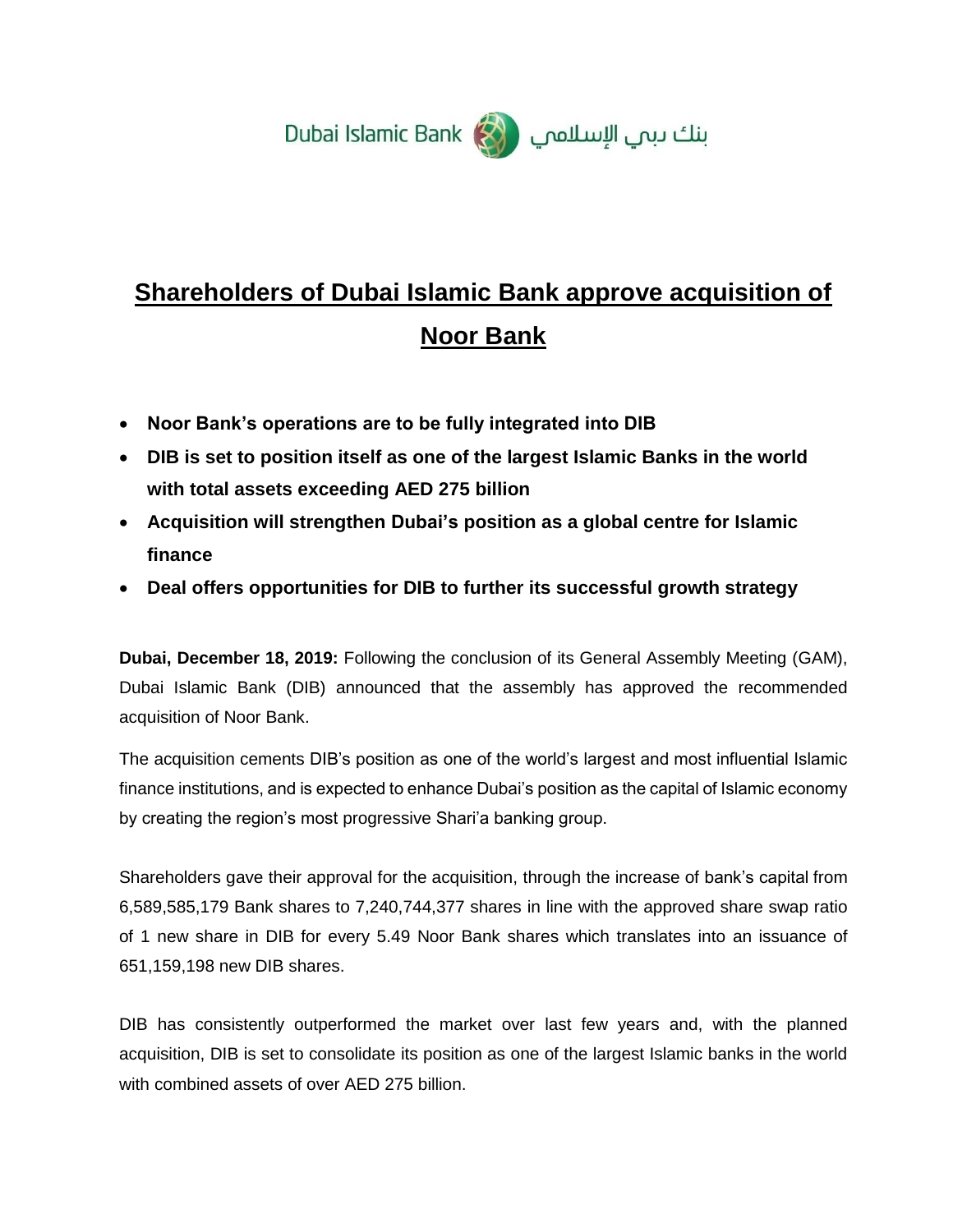# **H. E. Mohammed Al Shaibani, Chairman of DIB, commented:**

"DIB has enjoyed another outstanding year of growth and success, and we remain determined to continue making our mark both locally, and globally. DIB is now the UAE's biggest Islamic lender with AED 230 billion of assets as of September 30, 2019 and, with the acquisition of Noor Bank, we are on track to expand our footprint in the region and beyond. Completion of this deal will provide opportunities for economic growth, ensuring that the UAE's financial sector remains at the forefront of the Islamic economy."

# **Dr. Adnan Chilwan, Group CEO, Dubai Islamic Bank, commented:**

"We are confident that this acquisition will build upon the already strong foundations we have established and accelerate our growth in the sector. With a strong track record and a robust platform, the future can only be positive with the additional scale and reach that we will gain as a consequence of this deal.

We anticipate that integrating the two operations will generate significant synergies, leading to improved efficiencies and greater contribution to profitability with positive impact on shareholder returns."

DIB remains one of the UAE's fastest growing financial institutions and, the new larger entity, is expected to maintain its performance leadership heralding further success for the UAE as a hub for the growing Islamic economy.

For further details on the shareholders circular, please visit [www.dib.ae](http://www.dib.ae/)

**- Ends -**

#### **About Dubai Islamic Bank:**

Established in 1975, Dubai Islamic Bank is the largest Islamic bank in the UAE by assets and a public joint stock company listed on the Dubai Financial Market. Spearheading the evolution of the global Islamic finance industry, DIB is also the world's first full service Islamic bank and the second largest Islamic bank in the world. With Group assets in excess of USD 62bln and market capitalization of nearly USD 10bln, the group operates with a workforce of more than 8000 employees and around 500 branches in its vast global network across the Middle East, Asia and Africa. Serving over 3 million customers across the Group, DIB